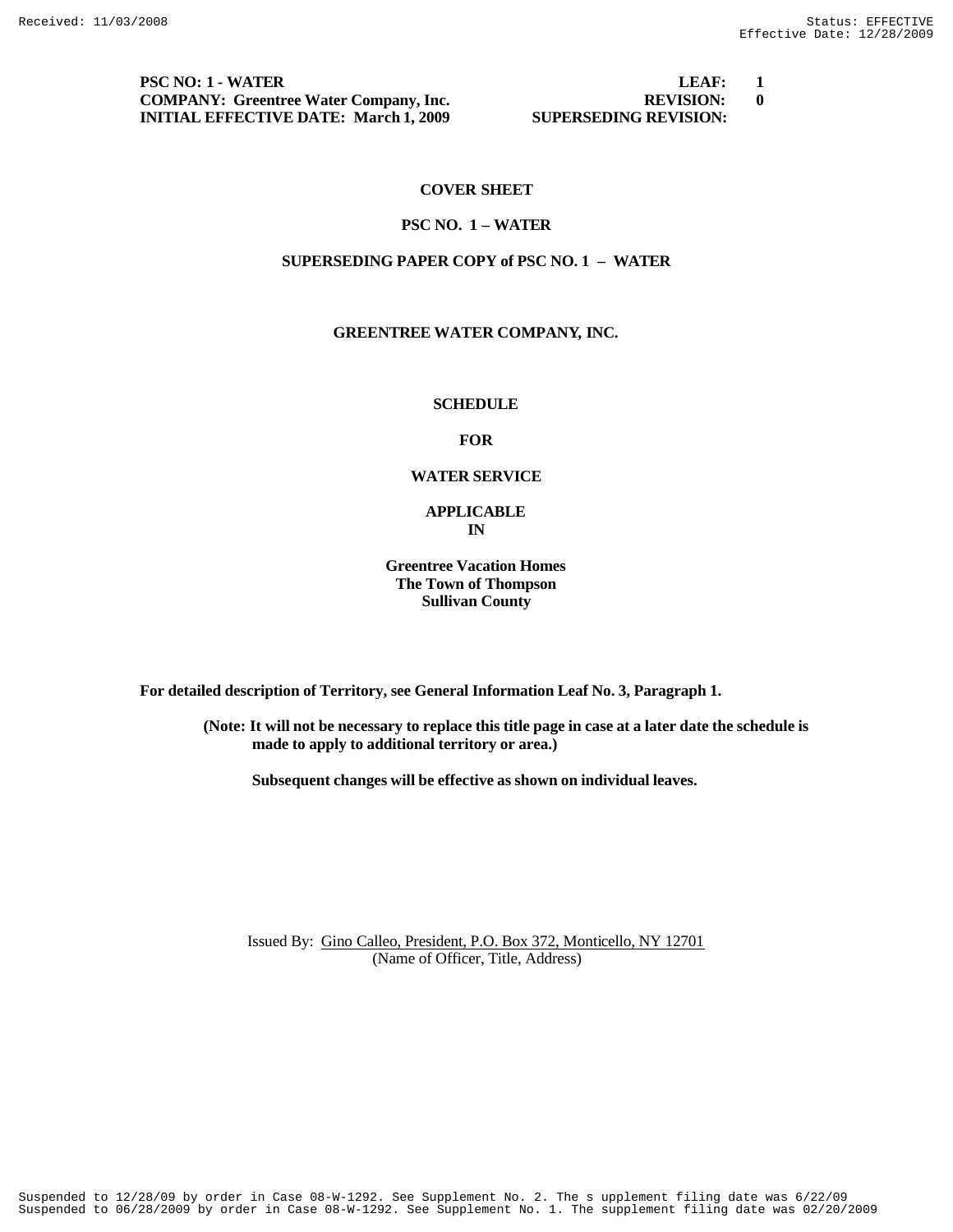**PSC NO: 1 - WATER LEAF: 2 COMPANY: Greentree Water Company, Inc. REVISION: 0 INITIAL EFFECTIVE DATE: March 1, 2009 SUPERSEDING REVISION:** 

#### **TABLE OF CONTENTS**

|     | <b>GENERAL INFORMATION</b>                                 | <b>LEAF NO.</b> |
|-----|------------------------------------------------------------|-----------------|
| 1.  | Territory                                                  | 3               |
| 2.  | Application for Water Service                              | 3               |
| 3.  | Deposits - Security                                        | 3               |
| 4.  | Deposits - Interest                                        | $\overline{4}$  |
| 5.  | Deposits - Return                                          | 4               |
| 6.  | Deposits - Other                                           | 4               |
| 7.  | <b>General Rules</b>                                       | $5 - 6$         |
| 8.  | Metered Service                                            | $6 - 7$         |
| 9.  | <b>Unmetered Service</b>                                   | 7               |
| 10. | <b>Extension of Mains</b>                                  | 7               |
| 11. | Discontinuance of Service - Non-payment                    | $7 - 8$         |
| 12. | Discontinuance of Service - Other                          | $8-9$           |
| 13. | Discontinuance of Residential Service - Special Procedures | 9               |
| 14. | <b>Deferred Payment Agreements</b>                         | 9               |
| 15. | <b>Complaint Handling Procedures</b>                       | 10              |
| 16. | <b>Restoration of Service</b>                              | $10 - 11$       |
| 17. | <b>Interest on Customer Overpayments</b>                   | 11              |
| 18. | Regulation                                                 | 11              |

 **RATES** Service Classification No. 1

# Issued By: Gino Calleo, President, P.O. Box 372, Monticello, NY 12701 (Name of Officer, Title, Address)

Suspended to 06/28/2009 by order in Case 08-W-1292. See Supplement No. 1. The supplement filing date was 02/20/2009 Suspended to 12/28/09 by order in Case 08-W-1292. See Supplement No. 2. The s upplement filing date was 6/22/09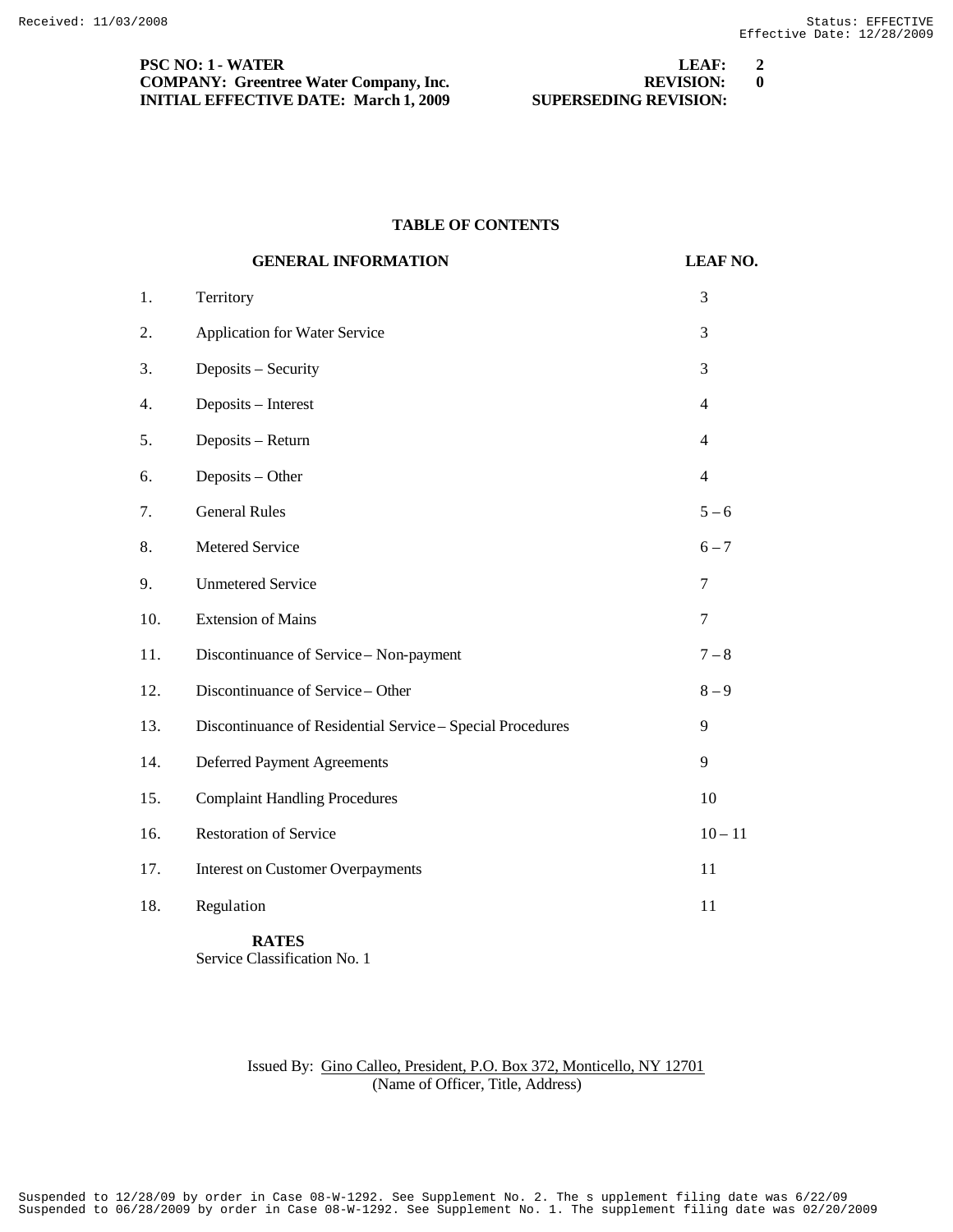# **PSC NO: 1 - WATER LEAF: 3 COMPANY: Greentree Water Company, Inc. REVISION: 0 INITIAL EFFECTIVE DATE: March 1, 2009 SUPERSEDING REVISION:**

#### **GENERAL INFORMATION**

1. Territory (County, Town Development, Streets, etc.)

 Greentree Vacation Homes in the Town of Thompson Sullivan County

- 2. Application for Water Service
	- A. Written application for service may be required.
	- B. A separate application may be required for each premises.
	- C. Premises may be subject to inspection by the company.
	- D. Applications need not be accepted from customers with charges due on any water accounts with the company. The company must accept an application if the customer enters into a deferred payment agreement.
	- E. Service pipe installations are subject to company approval.

#### 3. Deposits – Security

- A. As a condition of receiving service, the company may require a deposit from customers that are delinquent (having a bill remaining unpaid 23 days from the date mailed), seasonal, short term or temporary or who have had service terminated for non-payment during the preceding 6 months. In addition, a deposit may also be required from a non-residential customer whose credit has not been established with the company. A delinquent customer shall be provided with a written notice 20 days before the deposit is assessed which states that failure to make timely payments will permit the company to require a deposit from such customer.
- B. Deposits from applicants and customers may not exceed two times the estimated average monthly bill for a calendar year, except in the case of customers whose usage varies widely where deposits may not exceed twice the average monthly bill for the peak season.
- C. The company shall perform an annual review of the billing history of every customer who has a deposit with the company to assure that a deposit is still required under (3A) above and that the amount of the deposit conforms with (3B) above. The company reserves the right to review the deposit at any time. If a review shows that the deposit held falls short of the amount the company may require by 25 percent or more, the company may require the payment of an additional amount. If a review shows that the deposit held exceeds the amount required by 25 percent or more, the company shall refund the excess to the customer. The customer may request a downward revision of the deposit.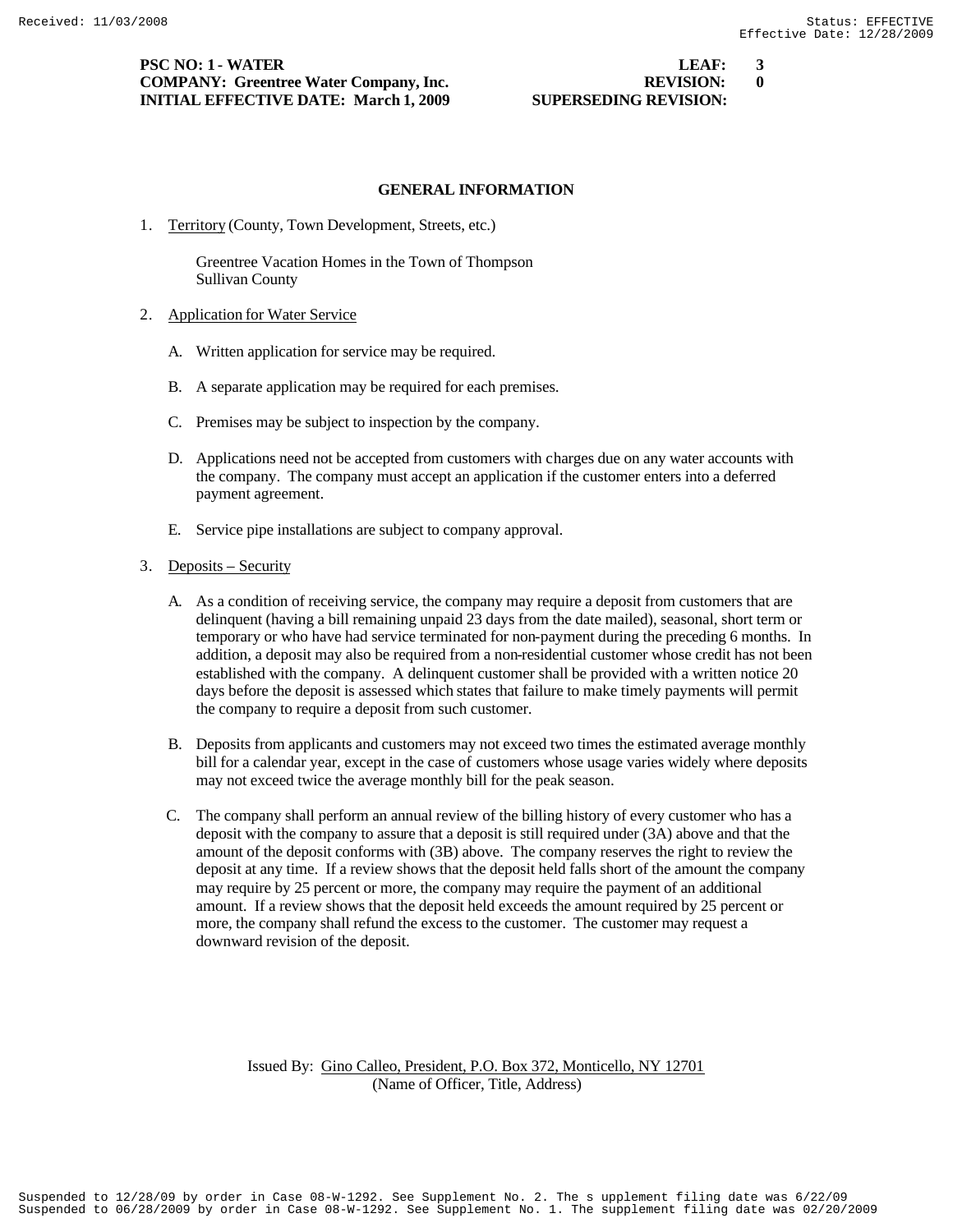## **PSC NO: 1 - WATER LEAF:** 4 **COMPANY: Greentree Water Company, Inc. REVISION: 0**<br> **DITTAL EFFECTIVE DATE: March 1, 2009 SUPERSEDING REVISION: INITIAL EFFECTIVE DATE: March 1, 2009**

# **GENERAL INFORMATION**

#### 4. Deposits – Interest

Every deposit shall earn simple interest at the rate per annum prescribed by the Public Service Commission. The interest must be paid to customers when the deposit is returned. If the deposit has been held for 12 consecutive months or more, the interest must be credited to the customer no later than the first bill rendered after the next succeeding first day of October and at the end of each succeeding 12 month period.

## 5. Deposits – Return

- A. The company shall return to a customer a deposit or portion of a deposit and all interest thereon no more than 30 days after:
	- (1) the day the account is closed and all bills are paid; or
	- (2) the date of the first bill for service rendered after a 12 month period during which time the customer was not delinquent, provided there is no other basis for the company to request a deposit; or
	- (3) a review of the deposit shows that a reduction of the deposit is warranted.
- B. A deposit or portion of a deposit plus interest thereon that is subject to return may be credited to the customer's account in the amount of any outstanding charges. If any balance remains, a refund check shall be issued.

## 6. Deposits – Other

- A. In the event that the applicant desires service for a trailer or other non-permanent structure, he shall deposit with the company all costs of the connection of such service. Said deposit shall bear simple interest as required above and shall be refunded at the end of 10 years, or sooner in the event that a permanent structure for such service connection is completed.
- B. The company may also require deposits from customers to guarantee future payments as set forth in lawn sprinkler, main extension, or other forms of contracts which are in a form approved by the Public Service Commission. The interest rates for these deposits will be the same as the interest rates for security deposits and such interest will be credited to the customer as prescribed by Commission rules.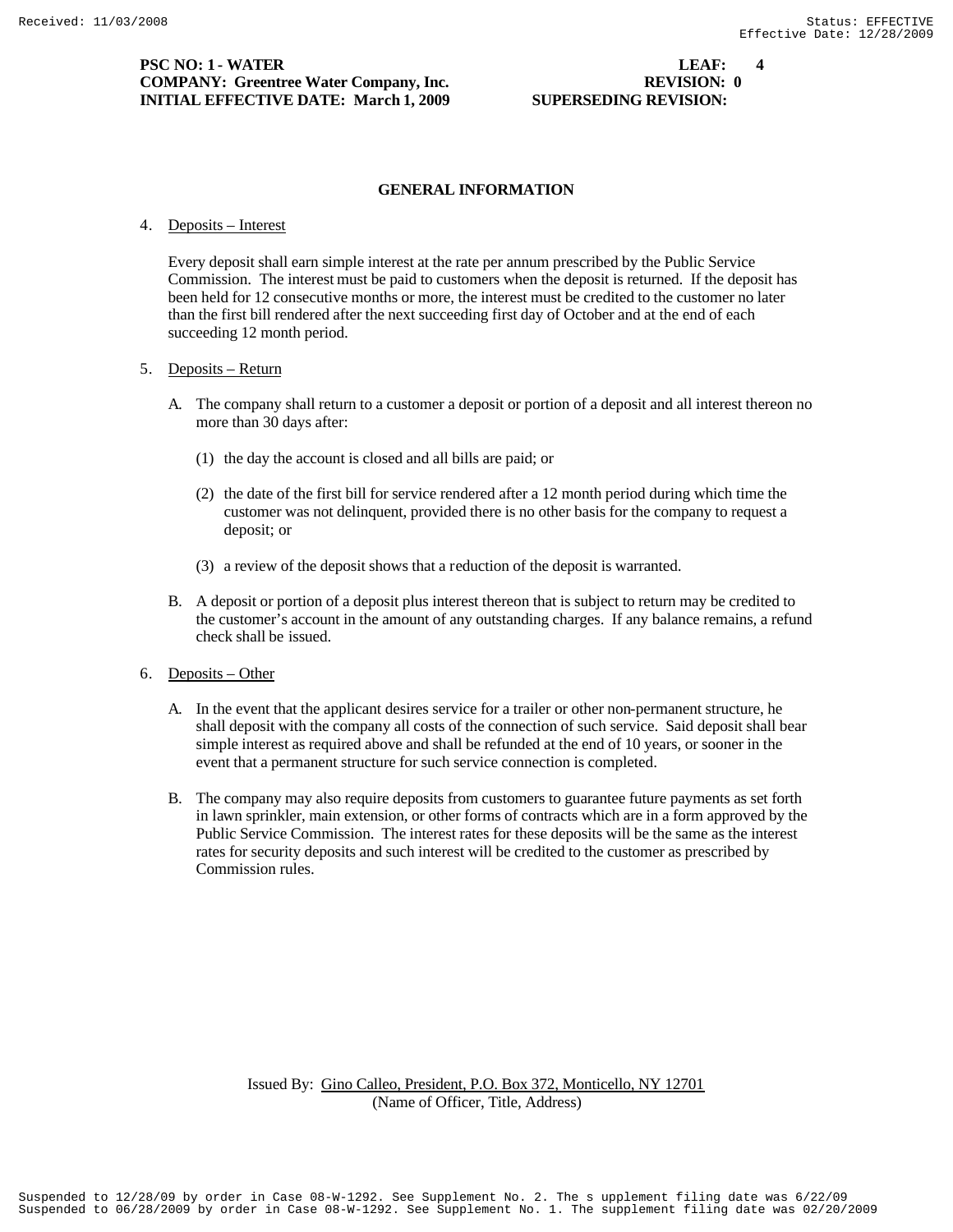**PSC NO: 1 - WATER LEAF: 5 COMPANY: Greentree Water Company, Inc. REVISION: 0 INITIAL EFFECTIVE DATE: March 1, 2009 SUPERSEDING REVISION:** 

# **GENERAL INFORMATION**

#### 7. General Rules

- A. Customers must provide 10 days' written notice prior to the date on which termination of service is requested or prior to a change of occupancy, until which date the customer will be responsible for payment of service.
- B. Fire hydrants shall not be used without the written permission of the company or unless in conformance with filed fire protection tariff provisions.
- C. The company will not be liable for damage resulting from the presence of its facilities, supply, or use of water service, except damage resulting from gross negligence of the company.
- D. The company may shut off water in its mains to make repairs and extensions. Where possible, proper advance notice will be made to customers affected.
- E. The use of water for sprinkling, swimming pools, or other less essential uses may be restricted or prohibited where such use may unreasonably reduce the adequacy of service for other domestic purposes.
- F. There must be a separate service for each premises.
- G. Installation of service pipes and mains will not normally be made when the ground is frozen.
- H. The customer is responsible for service pipes and plumbing within the property line. Any plumbing work done on the customer's service pipe is subject to approval by the company. No underground work shall be covered up until it has been inspected and approved by the company.
- I. All leaks on customer premises or the customer portion of the service pipe must be repaired as soon as possible.
- J. All mains, services (up to the property line) and other water system facilities will be maintained and replaced by the company.
- K. The company will supply water in the distribution system at pressures between 20 and 100 pounds per square inch (psi) and will strive, where practicable, to maintain a normal working pressure of 60 psi with a minimum of 35 psi. If the company makes changes to its system which cause the pressure to increase to over 100 psi to existing customers, the company will be responsible for the first installation of the necessary equipment in the customer's premises. From that point on the equipment will be considered part of the customer's internal plumbing and the customer will be responsible for its maintenance or replacement. If a water pressure reducing valve, in the customer's or applicant's opinion, is necessary or desired to safeguard the plumbing, it is the customer's or applicant's responsibility to purchase, install and maintain this equipment. Where a pressure reducing valve is used it is also advisable to install a suitable pressure relief valve. All installations will comply with the local building codes and standards and are considered a part of the customer's internal plumbing.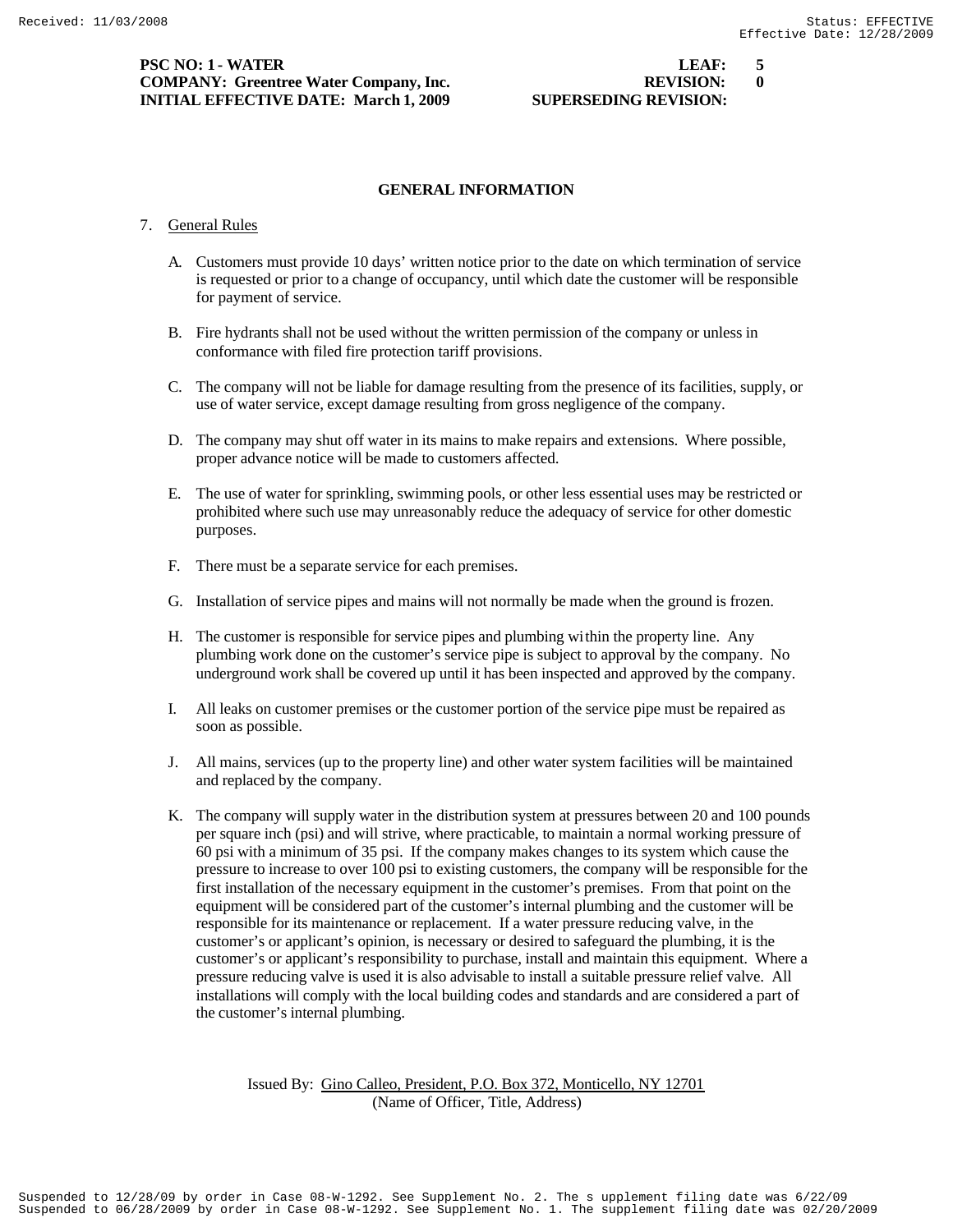# **PSC NO: 1 - WATER LEAF: 6 LEAF: 6 COMPANY: Greentree Water Company, Inc.** REVISION: 0 **INITIAL EFFECTIVE DATE: March 1, 2009 SUPERSEDING REVISION:**

# **GENERAL INFORMATION**

- L. Where an applicant is seeking service at an elevation or gradient which could not otherwise be adequately services by existing plant, the company will require that the applicant bear the additional cost of providing such extraordinary service, or in the alternative, require the applicant to purchase, install and maintain the necessary special equipment, such as a hydro-pneumatic system, needed to serve the premises. The installation of a hydro-pneumatic system as part of the customer's internal plumbing may be subject to approval of the Health Department and should comply with local building codes and standards.
- M. Cross connections to water sources other than the company's or with other facilities are strictly prohibited. Customers must, at their expense, install and maintain such backflow prevention devices as may be required by the company in accordance with good water works practice or applicable laws or regulations.
- N. Customers must permit company representatives to enter their premises on reasonable request for purposes relating to the operation and maintenance of the company's system, including inspection of the customer's and the company's facilities, installation, reading, testing, replacement and removal of meters, and terminating and restoring service.
- O. No person shall maliciously, willfully or negligently break, damage, destroy, uncover, deface, block access to or tamper with any pipe, valve, meter, structure, appurtenance or equipment which is a part of the water works system.
- 8. Metered Service (if applicable and provided for in Service Class No. \_\_\_ or Nos. \_\_\_ )
	- A. A meter of a type approved by the Commission is required for each premises.
	- B. The company will furnish, install, and maintain the meter. Unless the meter register is set at zero, the company shall attach a tag with the date and meter dial reading at the time of installation.
	- C. The customer will provide a location for the meter acceptable to the company and will be responsible for the cost of repairing damage resulting from human interference, frost, backflow of hot water, or other such causes.
	- D. Where the company agrees it is necessary to set a meter outside the building, it shall be installed at the expense of the customer in a pit acceptable to the company which is both water-tight and frostproof. The cover of the pit shall be fastened with a convenient locking device. Where the distance from the property line to the front wall of the building is greater than 75 feet, the company may require that the meter be set in a pit at or near the property line. If the pit is to be installed on property not owned or controlled by the customer, written consent of the owner of the property shall be obtained prior to the installation.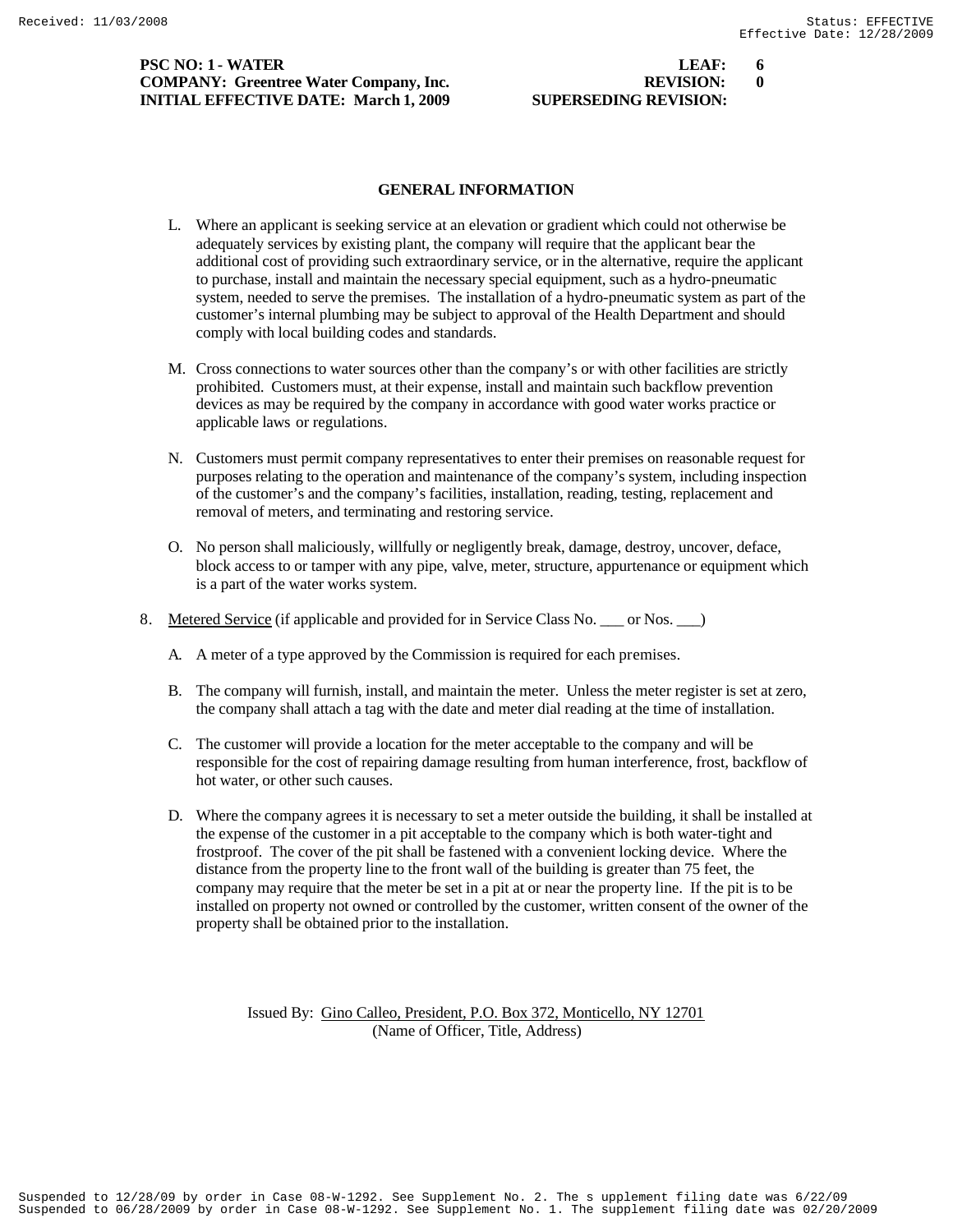# **PSC NO: 1 - WATER LEAF: 7 COMPANY: Greentree Water Company, Inc. REVISION: 0 INITIAL EFFECTIVE DATE: March 1, 2009 SUPERSEDING REVISION:**

# **GENERAL INFORMATION**

- E. The company reserves the right to remove, test, and replace the meter.
- F. The company shall afford the customer an opportunity to verify the final reading of any water meter removed from the premises and obtain the customer's signature on a meter removal card which shows the date removed and the reading.
- G. Meters will be tested in conformance with rules of the Public Service Commission. In the case of a disputed account involving the accuracy of the meter, the company will have the meter tested upon the request of the customer. Should the customer request to have a second meter test within 1 year, the customer will be responsible for the actual cost incurred to have the meter tested including the cost to remove the meter, payable in advance to the company. This fee will be refunded if the meter's final weighted average is found to register in excess of 100 percent. Adjustments in bills for over-registration of the meter will be made in accordance with the current rules of the Public Service Commission.
- H. Bills will show meter readings and the dates read.
- I. Bills will be reasonably estimated where a meter has been inaccessible and will be so indicated on the bill.
- J. Where a meter has ceased to register or its percentage of accuracy cannot be determined, an estimated bill for the current period may be rendered. For all other periods the bill shall be the minimum applicable charge.
- 9. Unmetered Service (if applicable and provided for in Service Class No. \_\_\_ or Nos. \_\_\_)

All applicable provisions of this tariff shall apply.

10. Extension of Mains

 Mains will be extended in conformance with Commission Rules and Regulations found in 16 NYCRR, Part 501.

11. Discontinuance of Service – Non –Payment

 Service may be discontinued under the following provisions: for non-payment of any amount due for water supplied, for failure to make any payment due under a deferred payment agreement or for meter repairs (see Section 8C), for failure to post a required deposit or for failure to pay any fee or charge accruing under the contract or tariff.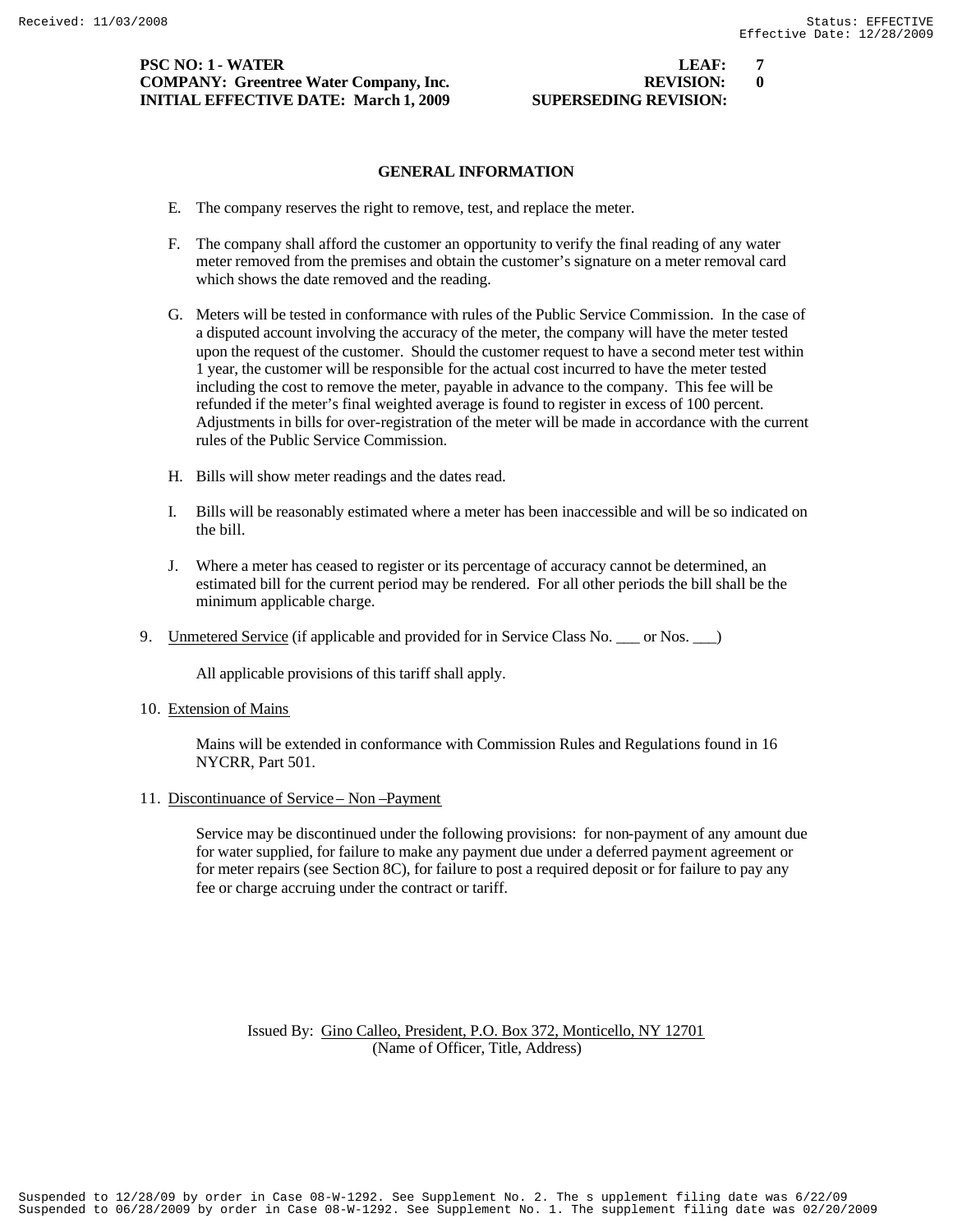**PSC NO: 1 - WATER COMPANY: Greentree Water Company, Inc. INITIAL EFFECTIVE DATE: March 1, 2009** S

| LEAF:                | X |
|----------------------|---|
| <b>REVISION:</b>     | 0 |
| UPERSEDING REVISION: |   |

#### **GENERAL INFORMATION**

- A. A bill not paid within 23 days of mailing is considered delinquent, and the company may discontinue service after complying with 16 NYCRR, Part 533 which requires: (1) 15 days written notice if served personally, or (2) 15 days after a registered letter containing such notice has been signed or refused, or (3) 18 days after mailing written notice in a post-paid wrapper. Service will not be re-established until payment of all proper arrears, charges and deposits is made or a deferred payment agreement is entered into. Receipt of a subsequently dishonored negotiable instrument in response to a notice of discontinuance shall not constitute payment of the customer's account and the company shall not be required to issue additional notice prior to discontinuance. There will be a charge for processing all returned checks equal to the bank charge plus a handling fee of \$5.00 (not to exceed the maximum allowed by Section 5-328 of General Obligations Law).
- B. The company will not discontinue service to residential premises for non-payment of bills on a Friday, Saturday, Sunday, public holiday (as defined in General Construction Law), or on a day on which the utility's main office is closed. Discontinuance can only take place from Monday to Thursday between the hours of 8 a.m. and 4 p.m.
- C. The company will not discontinue service for non-payment of bills to any person or entity receiving public assistance if the payment for such service is to be paid directly by the Department of Social Services or by the local Social Services representatives.
- 12. Discontinuance of Service Other
	- A. Service rendered under any application, contract or agreement may be discontinued by the company after reasonable notice for any of the following reasons:
		- (1) For willful or indifferent waste of water due to any cause or for non-authorized use of water.
		- (2) For failure to protect from damage the meter and connection, or for failure to protect and maintain the service pipe or fixtures on the property of the customer in a condition satisfactory to the company.
		- (3) For tampering with any meter, connections, service pipe, curb rock, seal or any other appliance of the company controlling or regulating the customer's water supply.
		- (4) For failure to provide the company's employees reasonable access to the premises supplied, or for obstructing the way of ingress to the meter or any other appliances controlling or regulating the customer's water supply.
		- (5) In case of vacancy of the premises.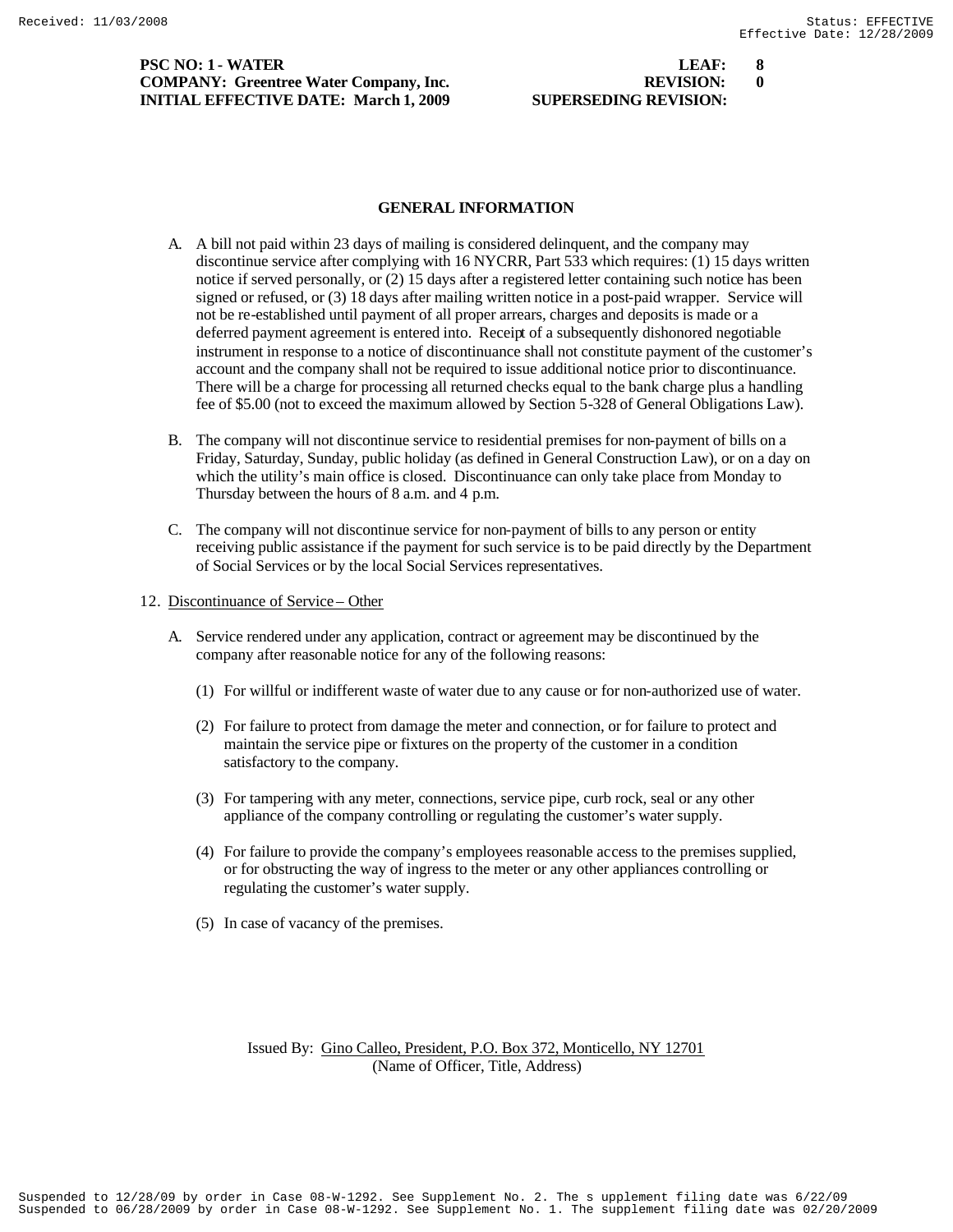**PSC NO: 1 - WATER LEAF: 9 COMPANY: Greentree Water Company, Inc. REVISION: 0 INITIAL EFFECTIVE DATE: March 1, 2009 SUPERSEDING REVISION:** 

# **GENERAL INFORMATION**

- (6) For cross connections.
- (7) For submetering or reselling water.
- (8) For non-compliance with water usage restrictions.
- (9) For violation of any rule or regulation of the company as filed with the Public Service Commission, provided such violation affects the reliability or integrity of the water system.
- B. Written notice of discontinuance of service shall contain the information required by 16 NYCRR Section 533.3 and will be given except in those instances where a public health hazard exists.
- C. The company may, at any time, temporarily discontinue water service in case of accident, or for the purpose of making connections, alterations, repairs, changes, etc.
- D. Except as stated in the preceding paragraph, or in the case of a violation that threatens the integrity of the water system, the company shall not discontinue service to any customer on a Friday, Saturday, Sunday, Public Holiday or on a day when the company is not open for business. Public Holiday shall refer to those holidays defined in the General Construction Law.
- 13. Discontinuance of Residential Service Special Procedures

 If termination of service would result in serious impairment to health and safety, the company must delay the termination of service or, if service has already been terminated, must restore service, for thirty days under the following conditions.

- A. all occupants are either blind, disabled, 62 years of age or older or 18 years of age or under;
- B. a medical emergency exists; or
- C. if heating would be affected between November 1 and April 1.

 It is the customer's responsibility to notify the company that such conditions exist and to provide any required documentation. The company may require that the customer make appropriate arrangements to pay any arrears as well as pay current bills.

#### 14. Deferred Payment Agreements

 In addition to those circumstances in Section 13, the company will consider granting customers reasonable payment terms in cases where a customer is threatened with termination of service, or where the company has issued a backbill to a customer. Any such agreement may require the customer to make a reasonable down payment, and to pay bills when issued.

# Issued By: Gino Calleo, President, P.O. Box 372, Monticello, NY 12701 (Name of Officer, Title, Address)

Suspended to 06/28/2009 by order in Case 08-W-1292. See Supplement No. 1. The supplement filing date was 02/20/2009 Suspended to 12/28/09 by order in Case 08-W-1292. See Supplement No. 2. The s upplement filing date was 6/22/09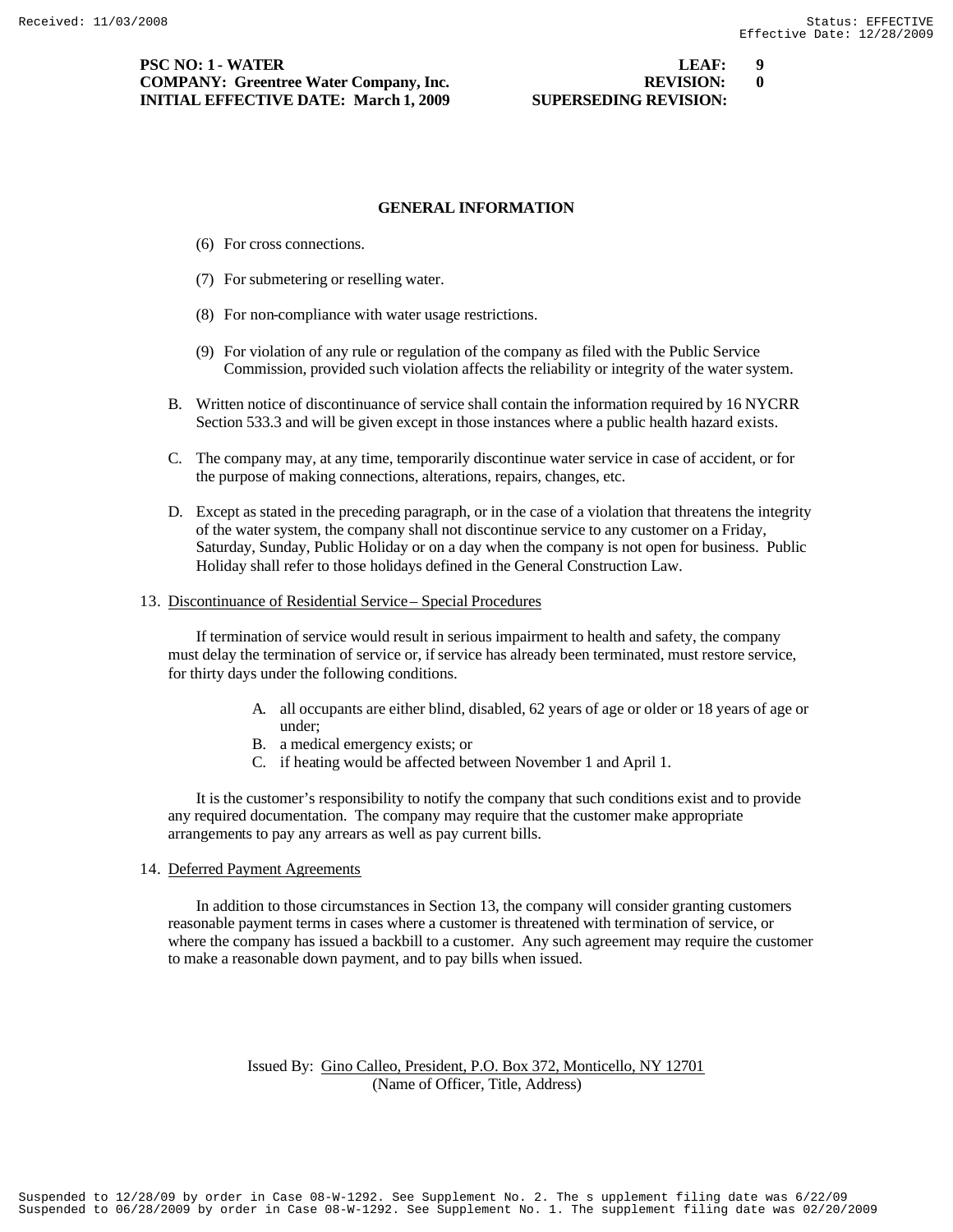**PSC NO: 1 - WATER LEAF: 10 COMPANY: Greentree Water Company, Inc. REVISION: 0 INITIAL EFFECTIVE DATE: March 1, 2009 SUPERSEDING REVISION:** 

# **GENERAL INFORMATION**

# 15. Complaint Handling Procedures

- A. The company will promptly investigate and evaluate all complaints received from customers regarding bills for service rendered or required deposits. The results of the company's findings will be reported to the customer. During the period of investigation and evaluation, service will not be discontinued, nor shall a new notice of termination be issued, provided, however, that the customer will be required to pay the undisputed portion of any balance due, which may include for current usage.
- B. After the completion of such an investigation, if the company determines that the disputed service has been rendered, or that the disputed charge or deposit is proper in whole or in part, the company may require that the full bill or deposit be paid. Appropriate notices of the determination shall be given to the customer, and where notice of discontinuance of service was previously sent, or is served with the determination, such notice shall include a statement advising the customer of the availability of the Commission's complaint handling procedures, including the address and telephone number of the Department's Consumer Services Division. Where prior notice of discontinuance was sent, company procedure provides for discontinuance of service if customer fails to pay the proper amount due and owing within 5 days after notice of the company determination was served personally on the customer or at least 8 days after mailing of the notice. Under no circumstances will discontinuance of service occur if so precluded by the Commission.
- C. In situations where the complaint procedures of the Commission have been invoked and it is determined that the disputed service has been rendered or that the disputed charge or deposit is proper and prior notice of discontinuance was sent, a customer's service will not be discontinued for failure to pay the amount found due and owing until at least 5 days after notice of the Commission's determination, where personal service is made, or at least 8 days after mailing of such a notice.

# 16. Restoration of Service

 A charge will be made to restore service after discontinuance at the customer's request, for nonpayment or for violation of these rules.

 This charge will be \$50.00 during normal business hours (8:00 a.m. to 4:00 p.m., Monday through Friday), \$75.00 outside of normal business hours Monday through Friday and \$100.00 on weekends or public holidays. The holidays for which the \$100.00 charge will apply are as follows:

New Year's Day Labor Day Dr. Martin Luther King, Jr. Day Columbus Day Lincoln's Birthday Veteran's Day Washington's Birthday Thanksgiving Day Memorial Day Christmas Day Independence Day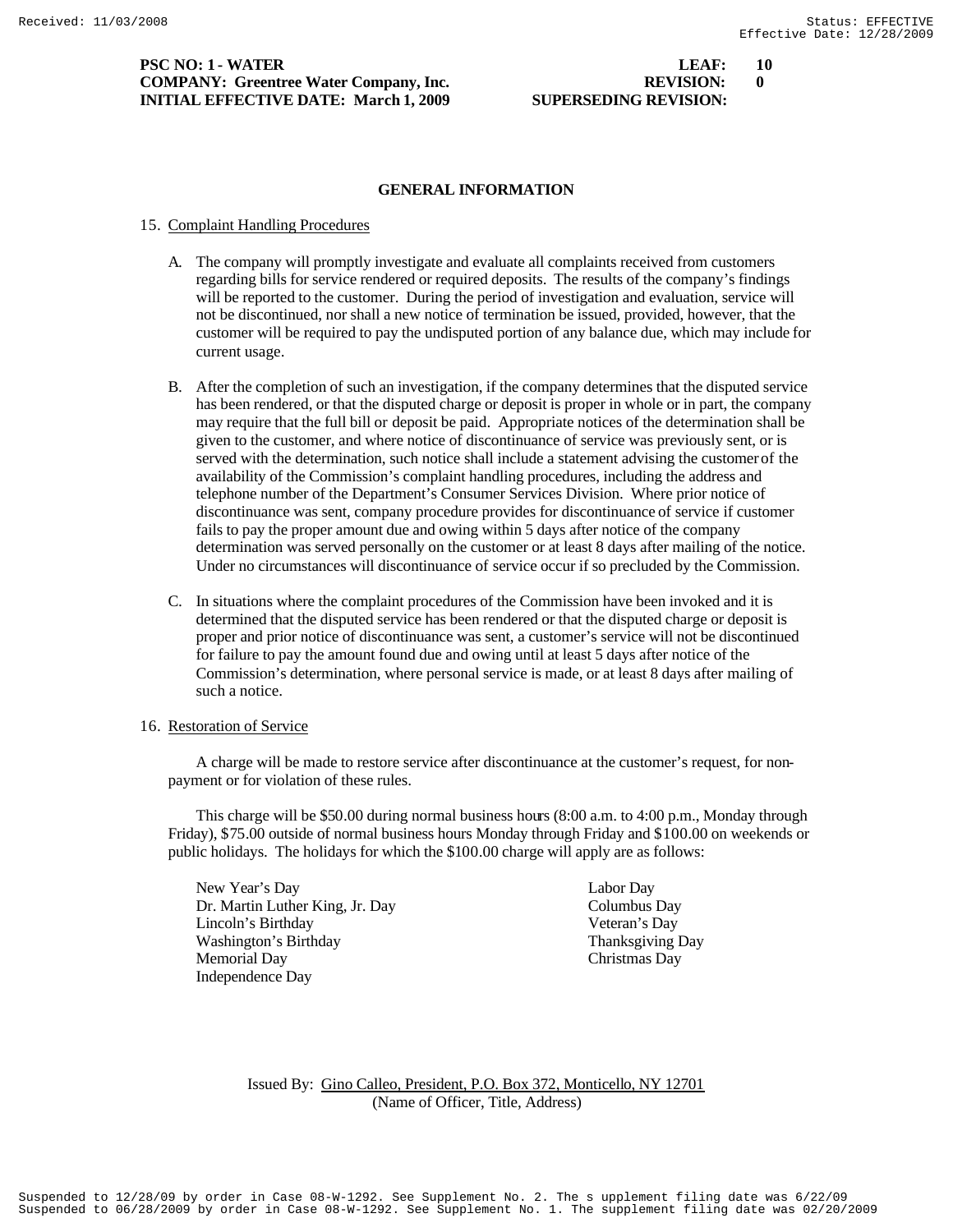# **PSC NO: 1 - WATER LEAF:** 11 **COMPANY: Greentree Water Company, Inc. REVISION: 0 INITIAL EFFECTIVE DATE: March 1, 2009 SUPERSEDING REVIEWS**

| LEAF:                |  |
|----------------------|--|
| <b>REVISION:</b>     |  |
| UPERSEDING REVISION: |  |

## **GENERAL INFORMATION**

In a case where service is being restored after discontinuance for non-payment, the company may require full payment of all arrears as well as the restoration of service charge. If the company and the customer have entered into some form of payment agreement, the agreed upon down payment may be required before service will be restored.

If it becomes necessary to disconnect service at the main because of willful acts of a customer, the service restoration charge will include the actual costs incurred by the company to disconnect and reconnect the service.

## 17. Interest on Customer Overpayments

The company will provide interest on a customer overpayment as follows:

- A. A customer overpayment is defined as payment by the customer to the company in excess of the correct charge for water service supplied to the customer which was caused by erroneous billing by the utility.
- B. The rate of interest on such amounts shall be the greater of the unadjusted customer deposit rate or the applicable late payment rate, if any, for the service classification under which the customer was billed. Interest shall be paid from the date when the customer overpayment was made, adjusted for any changes in the deposit rate or late payment rate, and compounded monthly, until the date when the overpayment was refunded.
- C. The company will not pay interest on customer overpayments that are refunded within 30 days after such overpayment is received by the company.

## 18. Regulation

 All matters, rules and other situations concerning the rendering of water service which are not specifically covered herein or in a provision of the New York State Codes, Rules and Regulations and which are subject to the jurisdiction of the Public Service Commission, and for which a customer and the company cannot agree as to an equitable and fair solution will be referred to said Commission to be resolved. Either the customer or the company may request that a rule or provision of this tariff be changed for a particular situation.